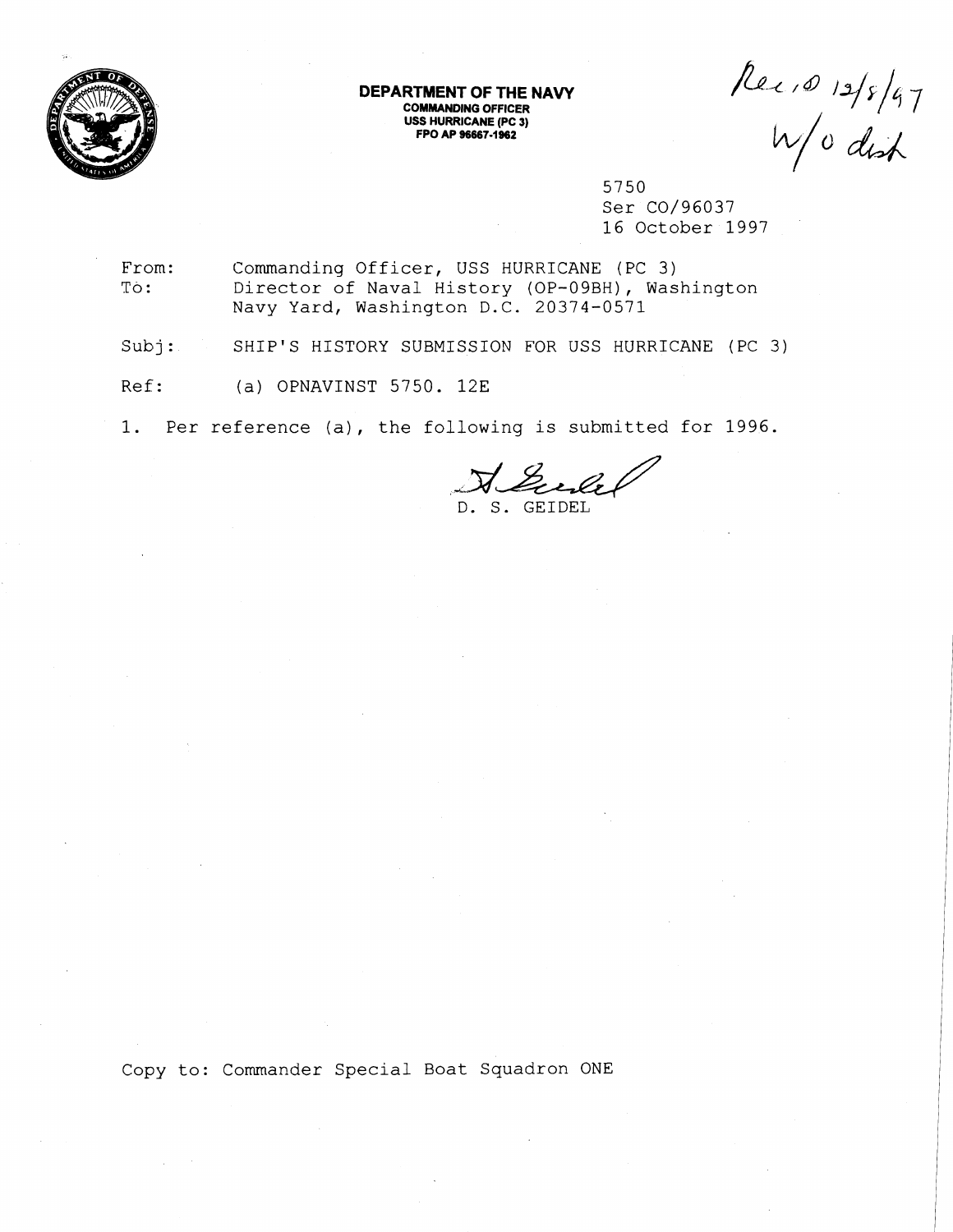## USS HURRICANE (PC 3) COMMAND ORGANIZATION

| Immediate Superior in Command: Commodore D. R. Kohler |  |
|-------------------------------------------------------|--|
| Commanding Officer: LT D. S. Geidel                   |  |
| Operations Officer: LT                                |  |
| Weapons Officer: ENS                                  |  |
| Engineering Officer: CWO3                             |  |
| Command Chief: ENC(SW/CC) H. T. Sanchez               |  |

Ship's mission: To conduct coastal patrol and interdiction (CP&I) and surveillance operations; to operate primarily in Low Intense Conflict (LIC) environments with contingency scenarios ranging from permissive Noncombatant Evacuation Operations (NEO's) to counterinsurgency and interdiction of coastal Sea Lines of Communication (SLOC's). The PC operates with allied forces, United States Coast Guard (USCG) Law Enforcement Detachments, other law enforcement agencies, and is capable of pursuit, interception, boarding, search and seizure operations. Capable of embarkation and transport of nine-man Naval Special Warfare / Special Operations Force units and their equipment, providing insertion, extraction, seaward security, and secure communications with units ashore. The ship is also capable of engaging lightly armed surface

threats, and it possesses a limited Anti-Air Warfare (AAW) self defense and limited electronic and infrared (IR) surveillance capabilities.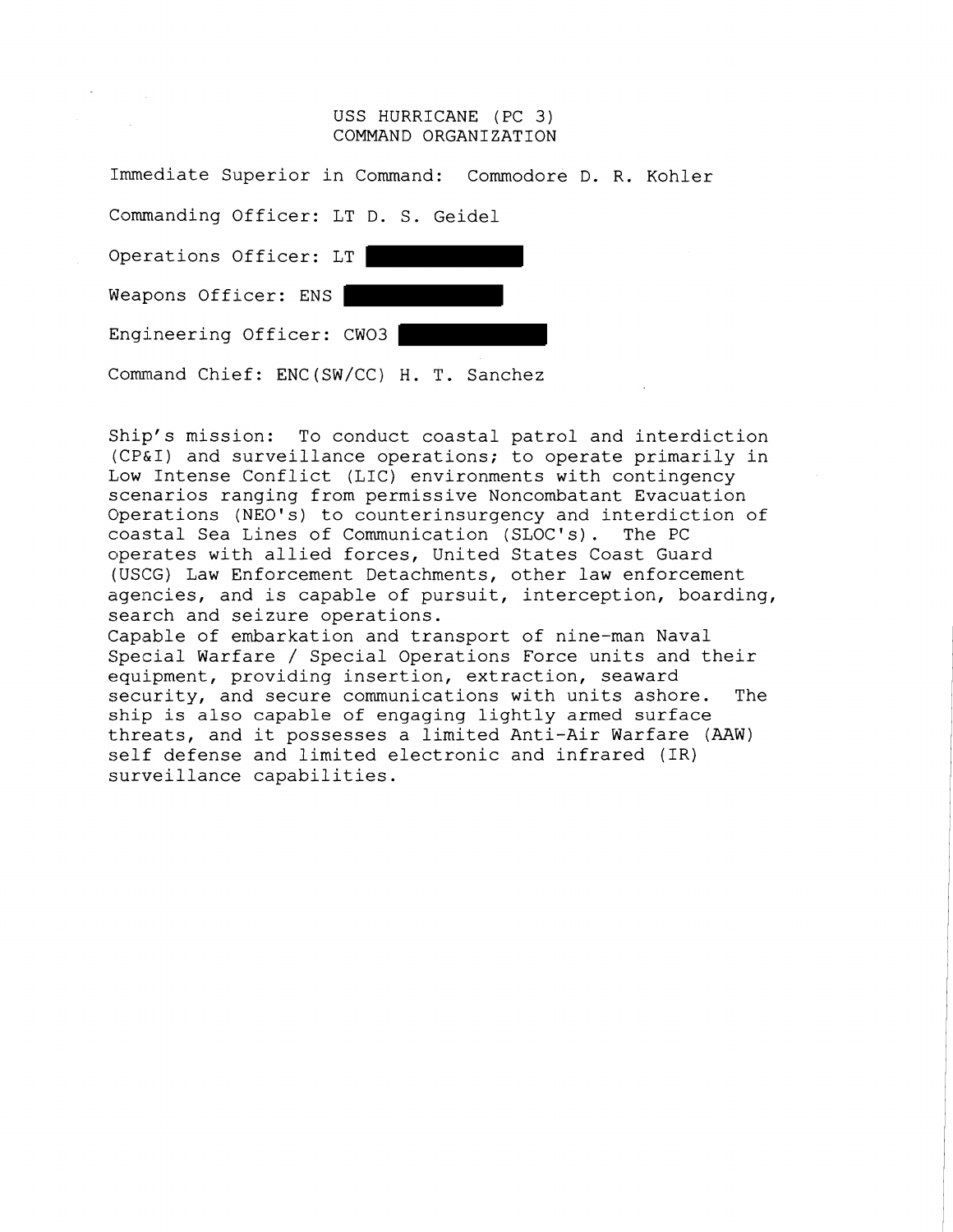## USS HURRICANE COMMAND HISTORY

| 12 Jan 96          | End of second leave period.                                            |
|--------------------|------------------------------------------------------------------------|
| 29-31 Jan 96       | Conducted Tailored Ship Training<br>Availability Phase III (TSTA III). |
| $07-08$ Feb 96     | Conducted Final Evaluation Problem<br>$(FEP)$ .                        |
| 20-29 Feb 96       | Successfully completed SBU One ORE.                                    |
| 28 Mar 96          | Enroute Puerto Vallarta, Mexico.                                       |
| 31 Mar-02 Apr 96   | Port visit in Puerto Vallarta, Mexico.                                 |
| $01-03$ Apr 96     | Enroute Salina Cruz, Mexico.                                           |
| 04 Apr 96          | Arrived Salina Cruz for refueling.                                     |
| $04 - 06$ Apr $96$ | Enroute Punta Caldera, Costa Rica.                                     |
| $07-09$ Apr $96$   | Port visit in Punta Caldera.                                           |
| 09 Apr 96          | Enroute NAVSTA Rodman, Panama.                                         |
| 10 Apr 96          | Arrived NAVSTA Rodman, Panama.                                         |
| 16-17 Apr 96       | Underway ISO SOF interoperability<br>training.                         |
| 18-22 Apr 96       | Maintenance/Upkeep in Rodman, Panama.                                  |
| 19 Apr 96          | Change of Command: LT D. S. Geidel<br>relieved LT R. A. Borchert.      |
| 23-26 Apr 96       | Underway ISO exercise Errant Spear.                                    |
| 26-30 Apr 96       | Maintenance/Upkeep in Rodman, Panama.                                  |
| 01 May 96          | Underway ISO Operation Speed Racer.                                    |
| 06-07 May 96       | Refueled in Esmeraldas, Ecuador/port<br>visit.                         |
| $07-10$ May 96     | Underway ISO operation Speed Racer.                                    |
| 09 May 96          | RAS with USS LEWIS B. PULLER (FFG 23).                                 |
| 10 May 96          | "Crossing the line" ceremony.                                          |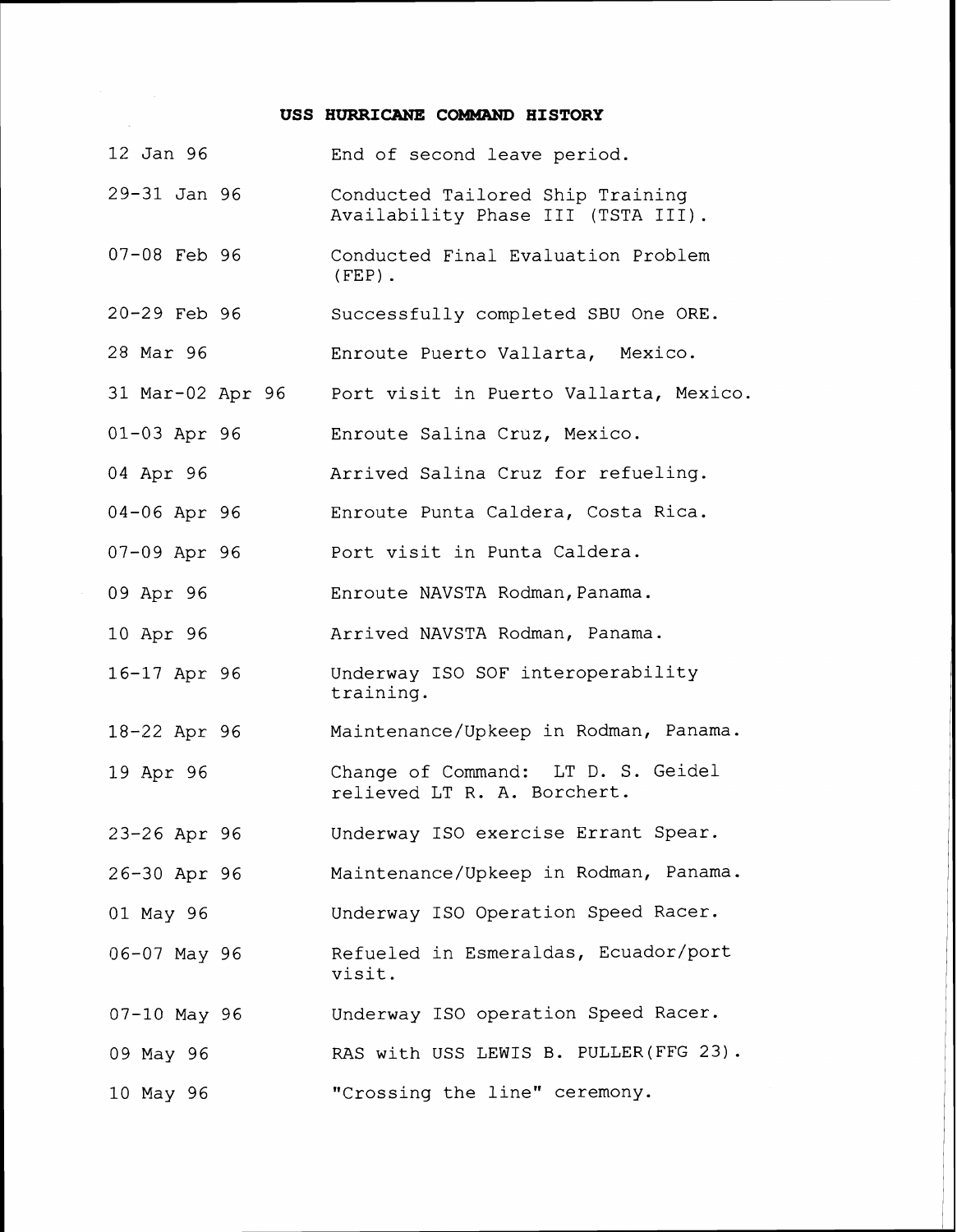| 11-14 May 96     | Port visit New Guayquil, Ecuador.                                                                                                                     |
|------------------|-------------------------------------------------------------------------------------------------------------------------------------------------------|
| 15-19 May 96     | Underway ISO operation Speed Racer.                                                                                                                   |
| 19 May 96        | RAS with Lewis B. Puller.                                                                                                                             |
| 20 May 96        | Hurricane struck by Colombian Naval<br>ship, ARC Sebastian De Belal Cazar,<br>while inport Bahia Malaga, CO.                                          |
| $20 - 22$ May 96 | Port visit Naval Base Bahia Malaga,<br>Columbia. Conducted professional<br>exchange with Colombian Naval Officers.                                    |
| 22-25 May 96     | Underway ISO operation Speed Racer.                                                                                                                   |
| 23 May 96        | Provided at-sea weapons tech support to<br>Colombian warship.                                                                                         |
| 26 May 96        | RTP NAVSTA Rodman, Panama for fuel.                                                                                                                   |
| 28 May 96        | Underway ISO operation Speed Racer.                                                                                                                   |
| 31 May 96        | RTP NAVSTA Rodman, Panama for fuel and<br>maintenance/upkeep.                                                                                         |
| 04 Jun 96        | Enroute Punta Fijo, Venezuela JCET.                                                                                                                   |
| 05 Jun 96        | Transited Panama Canal.                                                                                                                               |
| 08 Jun 96        | RDVU with PATRIA (PC 15) Venezuelan Navy<br>for escort to fuel pier and to Falcon<br>Naval Base.                                                      |
| 08-28 Jun 96     | Conduct SOF JCET support to Punto Fijo,<br>VE. Training included VBSS training,<br>CRRC launch and recovery, damage<br>control, and Medical training. |
| 15-16 Jun 96     | Port visit Curacao, NA.                                                                                                                               |
| 22-24 Jun 96     | Port visit Aruba.                                                                                                                                     |
| 28-02 Jun 96     | Enroute NAVSTA Rodman, Panama.                                                                                                                        |
| 01 Jul 96        | Transited the Panama Canal.                                                                                                                           |
| 02-07 Jul 96     | Maintenance/upkeep in Rodman, Panama.                                                                                                                 |
| 08 Jul 96        | Underway ISO operation Speed Racer.                                                                                                                   |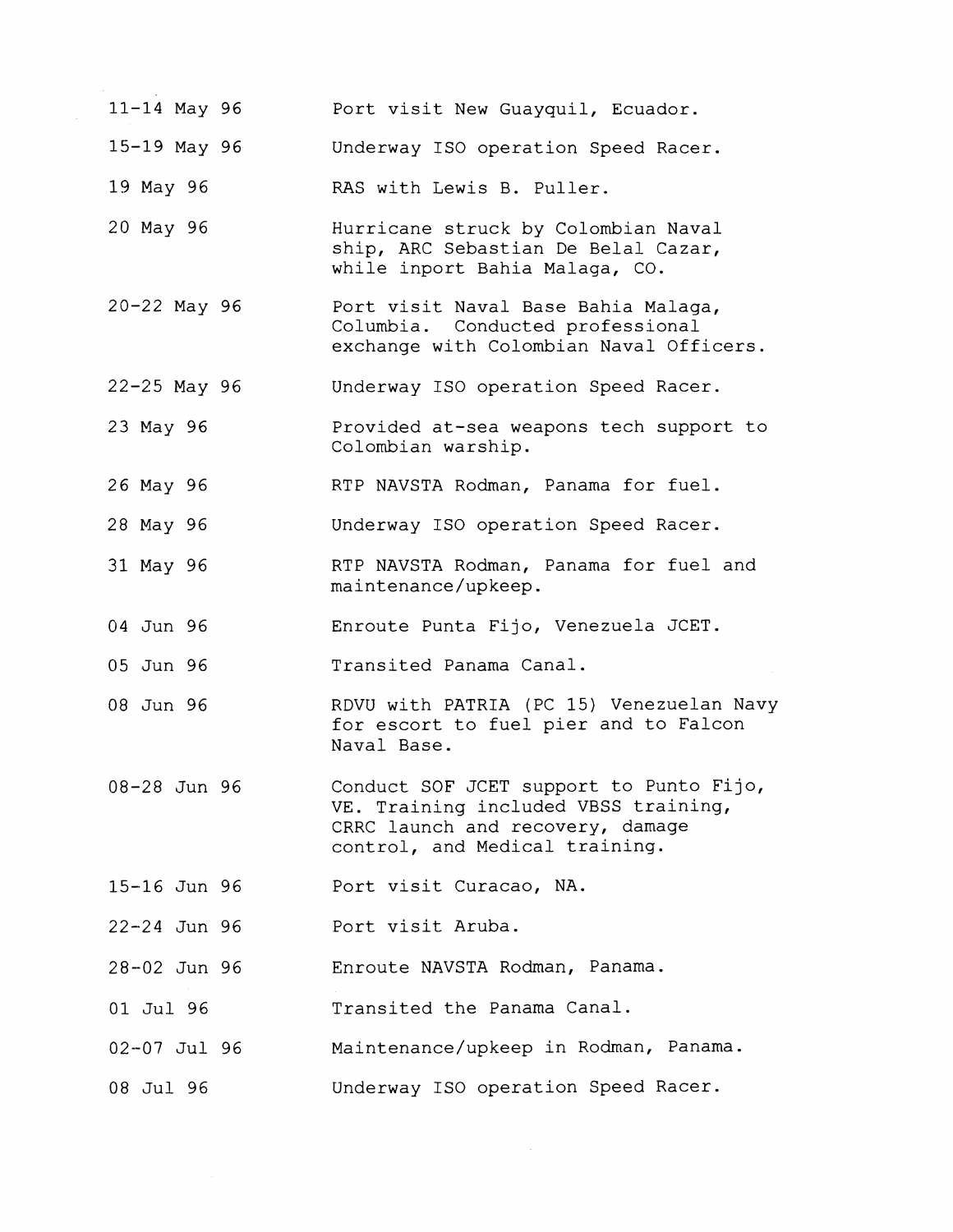| 12 Jul 96        | BSF in Puerto Quetzal, Guatemala.                                                                                                             |
|------------------|-----------------------------------------------------------------------------------------------------------------------------------------------|
| 20 Jul 96        | Moored NAVSTA Rodman, Panama.                                                                                                                 |
| 23 Jul 96        | Underway enroute Cartagena, Colombia<br>ISO JCET. Transited Panama Canal.                                                                     |
| 25 Jul-07 Aug 96 | Moored Cartagena, Colombia for JCET.<br>Training included VBSS training, CRRC<br>launch and recovery, damage control,<br>and hull inspection. |
| 07 Aug 96        | Underway enroute NAVSTA Rodman, Panama.                                                                                                       |
| 08 Aug 96        | Transited Panama Canal.                                                                                                                       |
| $09 - 12$ Aug 96 | Maintenance/upkeep in Rodman, Panama.                                                                                                         |
| $12 - 25$ Aug 96 | Underway ISO operation Speed Racer.                                                                                                           |
| 15 Aug 96        | BSF Puerto Quetzal, Guatemala. Underway                                                                                                       |
| 15-19 Aug 96     | Enroute Puerto Vallarta, Mexico.                                                                                                              |
| 19-21 Aug 96     | Port Visit Puerto Vallarta, Mexico.                                                                                                           |
| 22 Aug 96        | Enroute San Diego, California.                                                                                                                |
| 25 Aug 96        | Arrived homeport San Diego, California.                                                                                                       |
| 25 Aug-13 Sep 96 | Post deployment standown period.                                                                                                              |
| 21 Sep 96        | Offloaded ammo at NAS North Island in<br>preparation for DPMA.                                                                                |
| 15-18 Oct 96     | Conducted successful PLOT Phase II<br>training.                                                                                               |
| 04-08 Nov 96     | Conducted 3-M assist.                                                                                                                         |
| 13 Nov 96        | Entered the Graving Dock at NAVSTA San<br>Diego.                                                                                              |
| 13-31 Dec 96     | Holiday leave period.                                                                                                                         |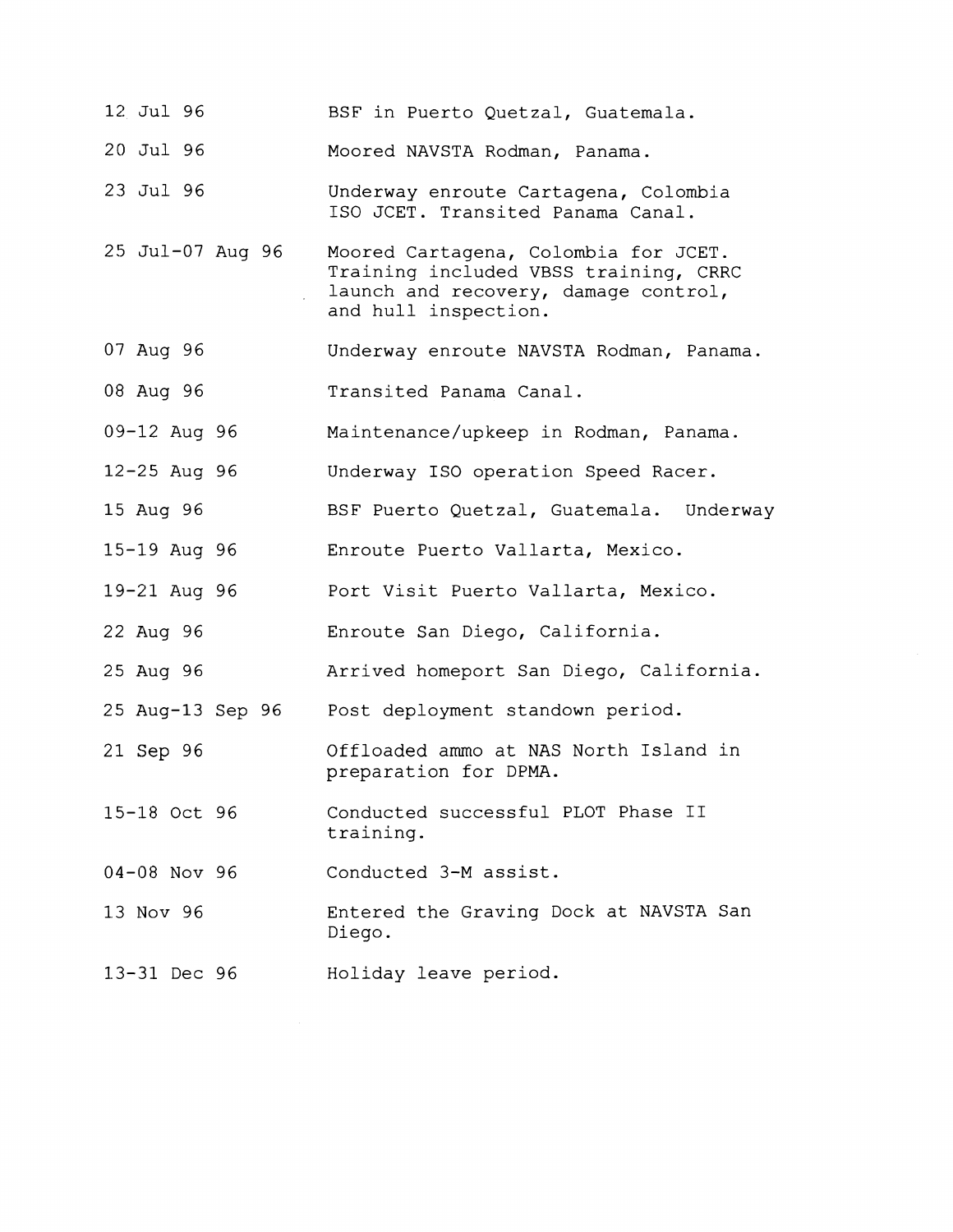## USS HURRICANE (PC 3) 1996 HISTORICAL NARRATIVE

USS HURRICANE started the year of 1996 with a holiday leave period. The first operation the year was TSTA I11 from 29-31 Jan. FEP was completed on 07-08 Feb, comments from Commander Afloat Training Group Pacific are included in COMAFLOATRAGRUPAC 1415152 FEB 96. 20-29 Feb HURRICANE conducted SBU One ORE, training in SEAL insertion and extraction, 10 meter RHIB tow, over the horizon rendezvous, and Command and Control for embarked SEAL teams was held. On 28 Mar, HURRICANE departed on a 5 month deployment to SOUTHCOM AOR. From 30 Mar-04 Apr HURRICANE participated in Operation Cobra which was to block the northern route of fishing vessel Calypso 82, a suspect vessel, until USNS STALWART was able to board the vessel. HURRICANE had a port visit to Puerto Vallarta, Mexico 31 Mar-02 Apr and was underway again to NAVSTA Rodman, Panama, via Salina Cruz, Mexico for fuel on 04 Apr and Punta Caldera,Costa Rica on 06 Apr. On 10 Apr, HURRICANE arrived at NAVSTA Rodman, Panama with a welcome ceremony held for the first PC class ship to be stationed in the SOUTHCOM AOR. Between 16-17 Apr HURRICANE supported SEAL Team 4 Platoon B in the Gulf of Panama followed by support for Seal team 4 Platoon E operations in the Gulf of Panama from 24-26 Apr. In between these operations, LT Borchert turned over command to LT Donald S. Geidel. On 01 May HURRICANE was once again underway--this time for Operation Speed Racer. The crew was provided a port visit in Esmeraldas, Ecuador from 05-07 May. On 09 May, HURRICANE RAS with USS LEWIS B. PULLER, the second PC/FFG astern refueling ever conducted. A day later, HURRICANE held the second PC "crossing the line ceremony". HURRICANE transited to Guayquil, Ecuador for an 11-14 May port visit. From 20-22 May, HURRICANE visited Naval Base, Rahia Malaga, Colombia. 31 May HURRICANE Returned to NAVSTA Rodman for stores onload in preparation for JCET at Punta Fijo, Venezuela. On 04 Jun HURRICANE began the track southward for the JCET exercise transiting the Panama Canal<br>on 05 Jun and arriving in Punta Fijo on 08 Jun. 08-28 Jun on 05 Jun and arriving in Punta Fijo on 08 Jun. was spent on JCET, which provided valuable training in areas of VBSS, multi ship SAR exercise, weapons repair and safety, first aid, damage control and firefighting, outboard motor maintenance and repair,and CRRC launch/recovery. HURRICANE visited Aruba and Curacao, NA for port visit upon completion of training each week. On 28 Jun HURRICANE departed for NAVSTA Rodman for upkeep and maintenance. On 08-20 Jul supported operation Speed Racer in the eastern Pacific Ocean. On 23 Jul HURRICANE departed NAVSTA Rodman